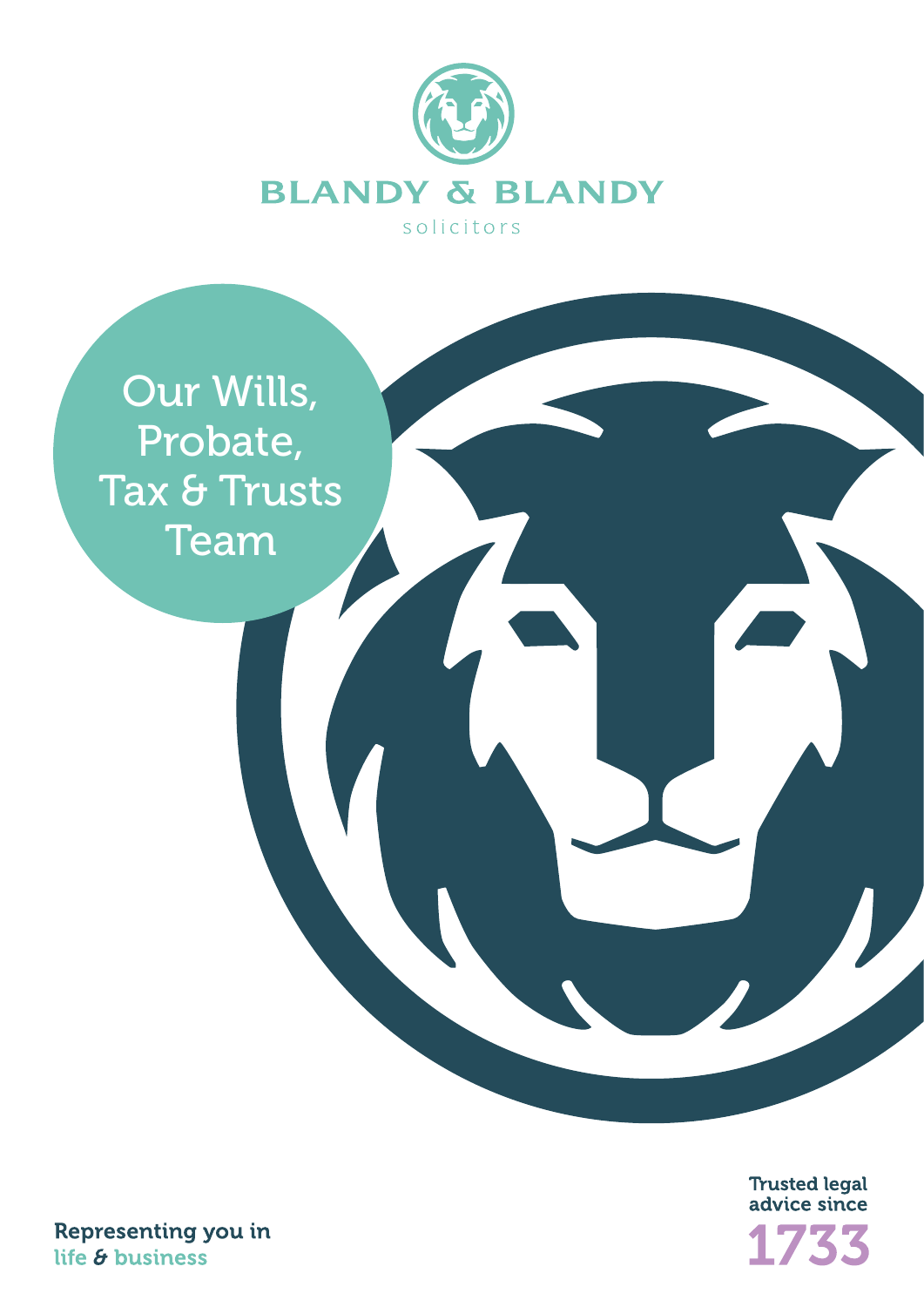"Blandy & Blandy provides an excellent service at a fair cost and places its clients' best interests as its first priority."

The Legal 500

### 1. LEADING REPUTATION

We are widely acknowledged as one of the Thames Valley's leading firms of private client solicitors, with conveniently located offices in Reading, Henley-on-Thames and London.

### 2. APPROACHABLE SERVICE

Listening carefully to your needs and aims, we are committed to providing clear, practical and effective legal advice, a responsive and highly personal service and, crucially, value for money.

# 3. OUTSTANDING CLIENT CARE

In our most recent annual survey, 99% of clients said that they would recommend our firm to others, while 100% rated their experience as either 'good' or 'excellent'.

# 4. RANKINGS AND RECOGNITION

We are the only firm with offices in both Reading and Henley-on-Thames to be recognised as a top tier firm of private client solicitors in the UK's leading guides to law firms, Chambers UK and The Legal 500, and in 2019 we were named 'Best Probate Law Firm - London/South East' at the UK Probate Research Awards.

# 5. A JOINED-UP APPROACH

You can rely on our specialist expertise in areas other than Wills, probate, tax & trusts, ranging from family law to property, if needed.

# Why choose us?

At every stage, we aim to provide you with the information, advice and support needed to make informed decisions and to achieve the best outcome for you and your family.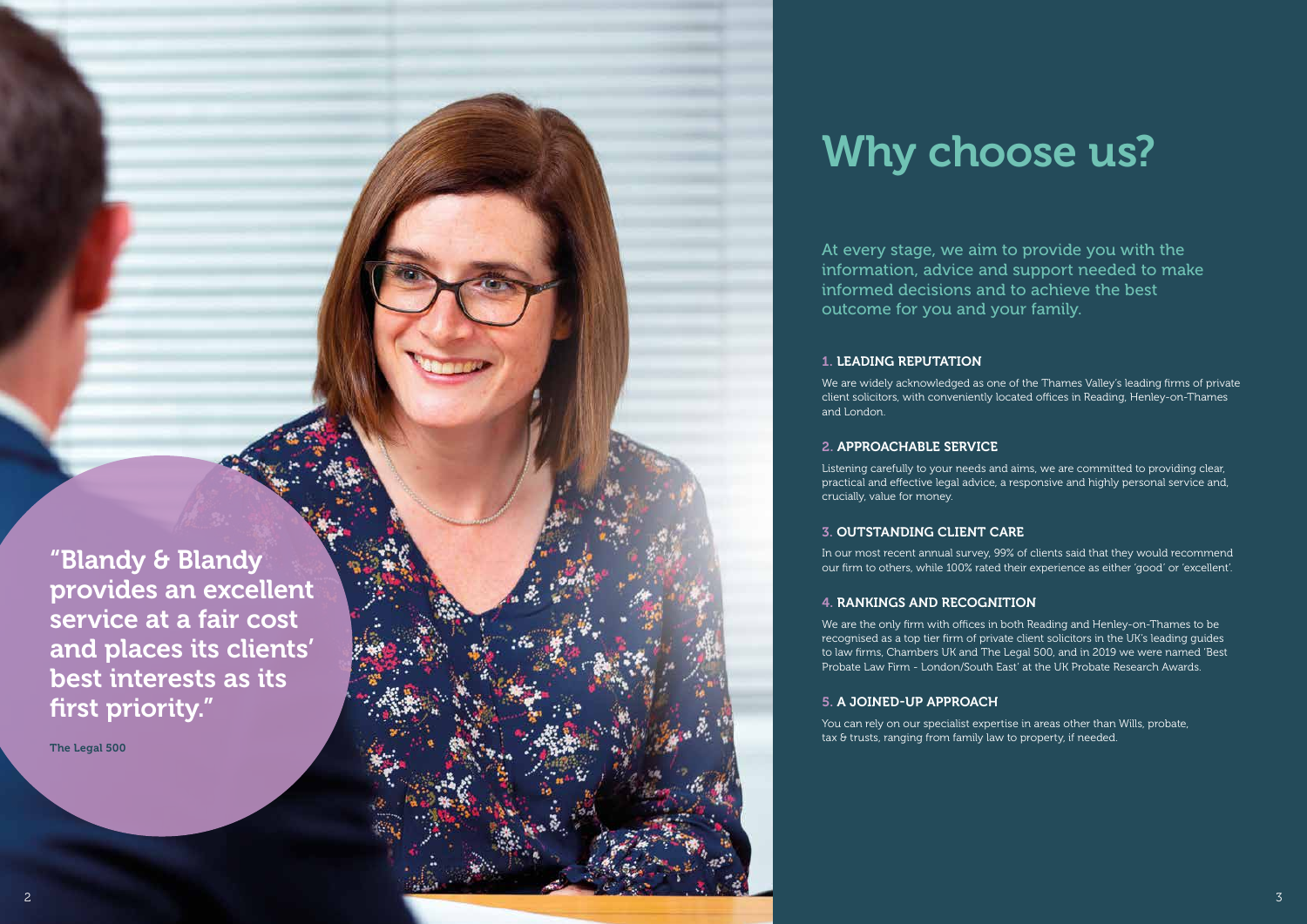Whether you are looking to make or update your Will, including advice in relation to lifetime tax planning, or for advice in relation to probate and estate administration, Lasting Powers of Attorney (LPAs) or Court of Protection and mental capacity issues, we have the experience to help you.

Our specialist solicitors work with a broad range of clients, at every stage in their lives, ranging from those with modest non-taxable estates to high net worth clients with complex estates who require specialist advice in conjunction with other departments within our firm.

The majority of our solicitors are members of, or accredited by, leading professional bodies, including the Society of Trust and Estate Practitioners (STEP), Solicitors for the Elderly and the Association of Contentious Trust and Probate Specialists (ACTAPS) and our team has completed training to become Dementia Friends, in conjunction with the Alzheimer's Society.

We compare very favourably alongside national, City and larger regional firms, as reflected in the excellent client feedback we continue to receive. Our commitment to providing trusted advice and excellent client care is also recognised in the UK's leading guides to law firms, Chambers UK and The Legal 500, in which we are consistently named as a top tier firm.

Listening carefully to your needs and aims, we are committed to providing you with clear and effective legal advice, an understanding and supportive service and, crucially, value for money, alongside the peace of mind that comes with ensuring your loved ones' future interests are taken care of.

Having marked our 285th anniversary in 2018, we are very proud of the fact that many of our clients stay with us throughout their lifetimes and to act for some families across generations.

Our offices are centrally and conveniently located in Reading, Henley-on-Thames and London but, when considering your options, don't necessarily limit yourself to firms within your local area. We are experienced in working with our clients remotely and adept at dealing with matters in this way, meaning that you can expect the same expert legal advice and excellent client care on which our leading reputation is based, however you decide to work with us. Where appropriate, we may also be able to travel to see you for an initial or subsequent meetings.

We enjoy excellent relationships with other leading professional services firms across the region and are experienced in working closely with accountants, banks and lenders, estate agents and surveyors, independent financial advisers, stockbrokers and other advisers who may be representing you. This can help to minimise the likelihood and impact of any unforeseen issues or costly delays.



# Our expertise and experience

With offices in Reading, Henley-on-Thames and London, we are recognised as one of the most experienced and respected teams in the Thames Valley, meaning you can trust that you are in safe and expert hands.

> "For individuals and their families, the firm has one of the strongest private client teams in the south of England."

> > Chambers UK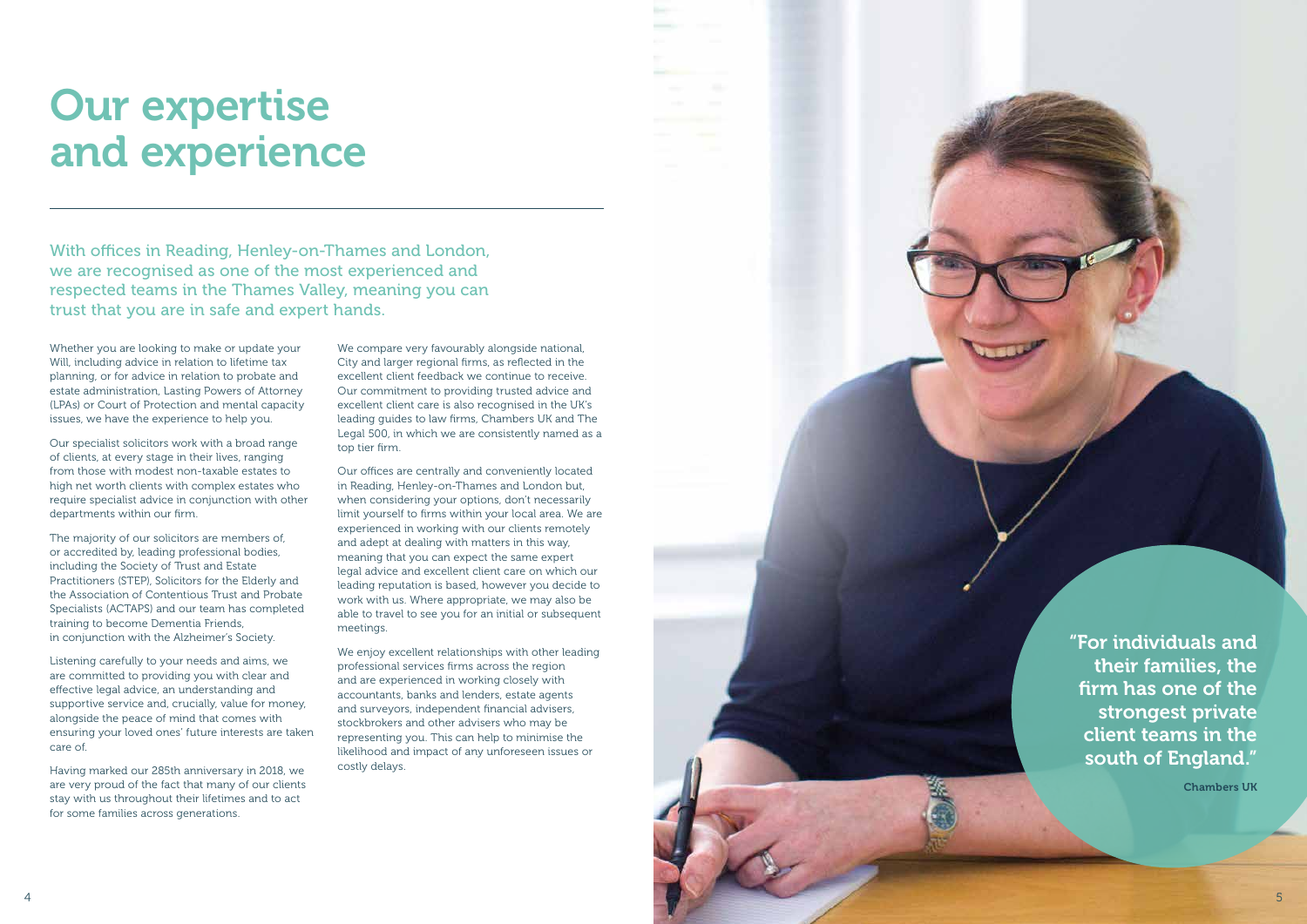# WHY SHOULD I MAKE A WILL?

A Will is an important legal document which explains how you wish your estate to be distributed after your death. Making a Will enables you to:

- Make provision for your wife, husband, civil partner or partner.
- Appoint guardians for your children, if you are the surviving parent, and establish trust funds to look after their financial future.
- Provide for any specific wishes you may have regarding the bequest of certain items of property or sums of money to friends, relatives or charities.
- Plan the distribution of your estate advantageously for tax purposes.
- State your wishes regarding your funeral arrangements.
- Appoint executors to carry out the terms of your Will, ensuring that you do not leave such a task to a friend or relative who may find things difficult to cope with.

# CAN I MAKE MY OWN WILL?

You can buy a "Will kit" and write your own, but this can often prove to be a false economy. It may not save time or money in the end and may well cause serious complications for your family. Any mistakes you make, or important matters you leave out, will only be known after your death, which is, of course, too late.

Many of the mistakes are made when it comes to signing and witnessing the Will, which if done incorrectly invalidates the Will. Worse still, a badly drawn Will could result in your estate going to the wrong people, or result in the payment of more tax than would otherwise have been the case, and have an adverse effect on your loved ones.

## WHAT HAPPENS IF I DON'T MAKE A WILL?

Many people, including unmarried couples who co-own property ("co-habitees") or those with young children, may not consider making Wills until reaching later life but we would caution against this. According to the Office for National Statistics, on average men have children at 33, while women do so at 30, and the average firsttime buyers in the UK are also 33.

If a person dies without a Will, their estate will be administered in accordance with the Intestacy Rules, meaning that their wishes may not be taken into account. This can have unfortunate consequences for everyone, including being more complicated or expensive to administer and in some cases causing serious financial problems or resulting in upsetting family disputes.

Only spouses or civil partners and some other close relatives can inherit under these rules. The legislation does not cater for unmarried couples or other family structures; for example, blended families.

# AM I WEALTHY ENOUGH TO NEED A WILL?

You do not have to be wealthy to need a Will. Indeed, some of the most complicated issues often arise from smaller estates. However, your estate could be worth much more than you think and in making a Will you can ensure that your loved ones' future interests are protected.

# IS MAKING A WILL EXPENSIVE?

The majority of Wills are fairly straightforward and it is therefore not expensive to have one drawn up. For married, civil partnership and unmarried couples, we also provide a cost-effective "mirror Wills" service, if your Wills are near identical. Even if a complicated Will costs you a little more, you can be sure that it is a good investment, which buys peace of mind for you and your family.

# Wills and estate planning

![](_page_3_Picture_0.jpeg)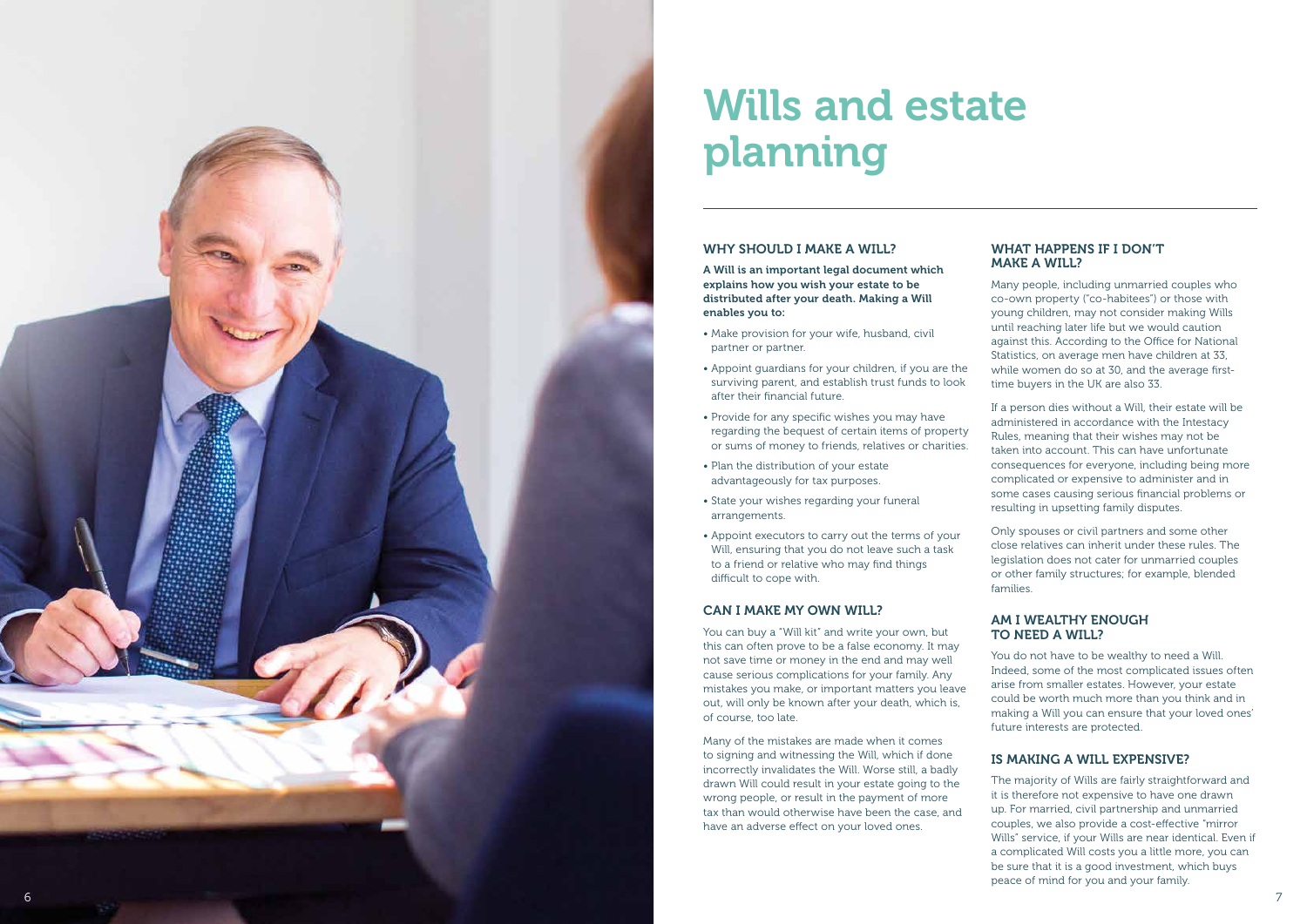#### WILL TAX HAVE TO BE PAID ON MY ESTATE?

Inheritance Tax (IHT) accounts for under 1% of the Government's annual tax take, yet it is perhaps one of the most debated and disliked forms of taxation and one that can have a significant impact on the beneficiaries of an estate. Between 2014/15 and 2018/19, the amount of IHT collected by HMRC rose by 42%, to £5.36 billion.

The Nil Rate Band (NRB) threshold is currently fixed at £325,000 for individuals and IHT is charged at a rate of 40% on any estate valued in excess of the threshold (where no exemption applies). Any unused allowance can be transferred to a surviving spouse, which means married couples can collectively leave £650,000 tax-free.

In addition, where an individual is passing on their main residence to direct descendants (including their child(ren) or grandchild(ren)), the Residence Nil Rate Band' (RNRB), introduced in 2017, provides a tax free allowance of £175,000 per person which is also transferable between married couples and civil partners. This means that, for some people, no inheritance tax will be charged on the first £500,000 of their estate (£325,000 + £175,000).

The key to lessening tax liabilities is to begin planning as early as possible. It is another misconception that Inheritance Tax planning is only for the elderly. Unless you take early steps, the major beneficiary of your estate could be HMRC.

Where appropriate, incorporating discretionary trusts in your Will can maximise any Inheritance Tax reliefs that may be available. Some trusts are particularly useful for unmarried couples where the 'Spouse Exemption' is not applicable. Other methods of Inheritance Tax planning include:

- Making use of annual lifetime gift exemptions.
- Making gifts during your lifetime which may be exempt from IHT if you survive a further seven years
- Financial services packages (e.g. life policies) designed to cover your liability.
- Gifts to charities under your Will.

# WHO WILL CARRY OUT MY WISHES?

You can choose to have between one and four executors to ensure that the terms of your Will are carried out and that the whole of your estate is properly administered. You can have whoever you like as an executor, provided they are over 18 years old and are preferably living in the UK. It is advisable however, to ask the person beforehand if they would be prepared to act as your executor.

You can appoint your solicitor to be your executor and be assured that he/she is fully trained to take on the wide variety of technical and administrative problems that may arise. In practice, this in no way diminishes the involvement of your family and can in fact ease the burden on someone who, because of your death, may not be able to face dealing with a lot of paperwork straightaway.

# IS MY WILL OUT OF DATE?

There are certain circumstances which will automatically change your Will. Marriage will automatically revoke an existing Will and a divorce makes gifts to your ex-spouse and their appointment as your executor invalid. In these circumstances there may be unforeseen results and it would be much safer to make a new Will.

You may however simply wish to make an addition to the Will, or a deletion from it. Where the alteration is a minor one, you can add what is known as a "codicil", rather than making a completely new Will. We will advise you on the most appropriate method of accommodating any changes.

In any event, you should review your Will at least every five years or so. If your personal circumstances have changed significantly since you last made a Will it would be wise to make an appointment to review whether it continues to be appropriate. Some of the most common reasons for wishing to revise your Will include:

- if any of your named executors or beneficiaries have died, you may need to choose new ones.
- if you are cohabiting, you may wish to make specific provision for your partner who will not otherwise have the same rights concerning your

estate as a spouse. Inheritance Tax may be a particular concern as your partner will not benefit from the 'spouse exemption'.

- if you have sold or otherwise disposed of items or assets specifically gifted in your Will, you may wish to ensure that the beneficiary still inherits something .
- if your children have reached the age of majority since the date of your last Will, or if you now have grandchildren you wish to benefit.

# WHERE TO BEGIN

If you want to make a Will and ensure that your estate passes in accordance with your wishes, please contact us to arrange an (in person or remote) appointment.

We will guide you to ensure that your Will not only complies with all legal formalities, but also takes into account all of your property and other assets and that it is practical to administer. We can help you to choose your executors. If you wish, one of our partners can take on this role.

Following our meeting we will provide you with a draft Will for you to consider. As soon as you have agreed the draft, we will prepare an engrossed Will ready for signature. To prevent any mistakes being made on the signing of the Will, it is preferable that you come to the office to execute it. However, alternative arrangements can be made where necessary.

We can also store the original Will in our strongroom free of charge.

# INFORMATION REQUIRED TO PREPARE YOUR WILL

# **EXECUTORS**

Decide who you would like to appoint as your executor(s) and ask them if they would be willing to act. Many clients choose to have a solicitor as an executor, together with a responsible member of their family.

# BENEFICIARIES

Consider for whom you would like to make financial provision and compile a list of their full names and addresses and the age of anyone under 18.

# GUARDIANS

If you have children under the age of 18 you should consider appointing one or more guardians to be responsible for their welfare and upbringing. Please ask these people if they are willing to act.

# SPECIFIC GIFTS AND LEGACIES

Consider anyone else to whom you may wish to give property or a specific sum of money. You might like to consider gifts to charities as well as to individuals.

## FUNERAL ARRANGEMENTS

Consider whether you have any specific wishes concerning burial or cremation. These can be included in your Will, although you might like to inform your next of kin of any such wishes as well.

# OUR RESEARCH

Our 2021 survey of 2,000 adults aged over 35 and living in south east England found:

- 54% did not have an existing Will in place.
- Of those who did have a Will, 15% were unsure if it was up-to-date.
- Of those who did not have a Will, 33% said that this was something they actively planned to address in the next 12 months.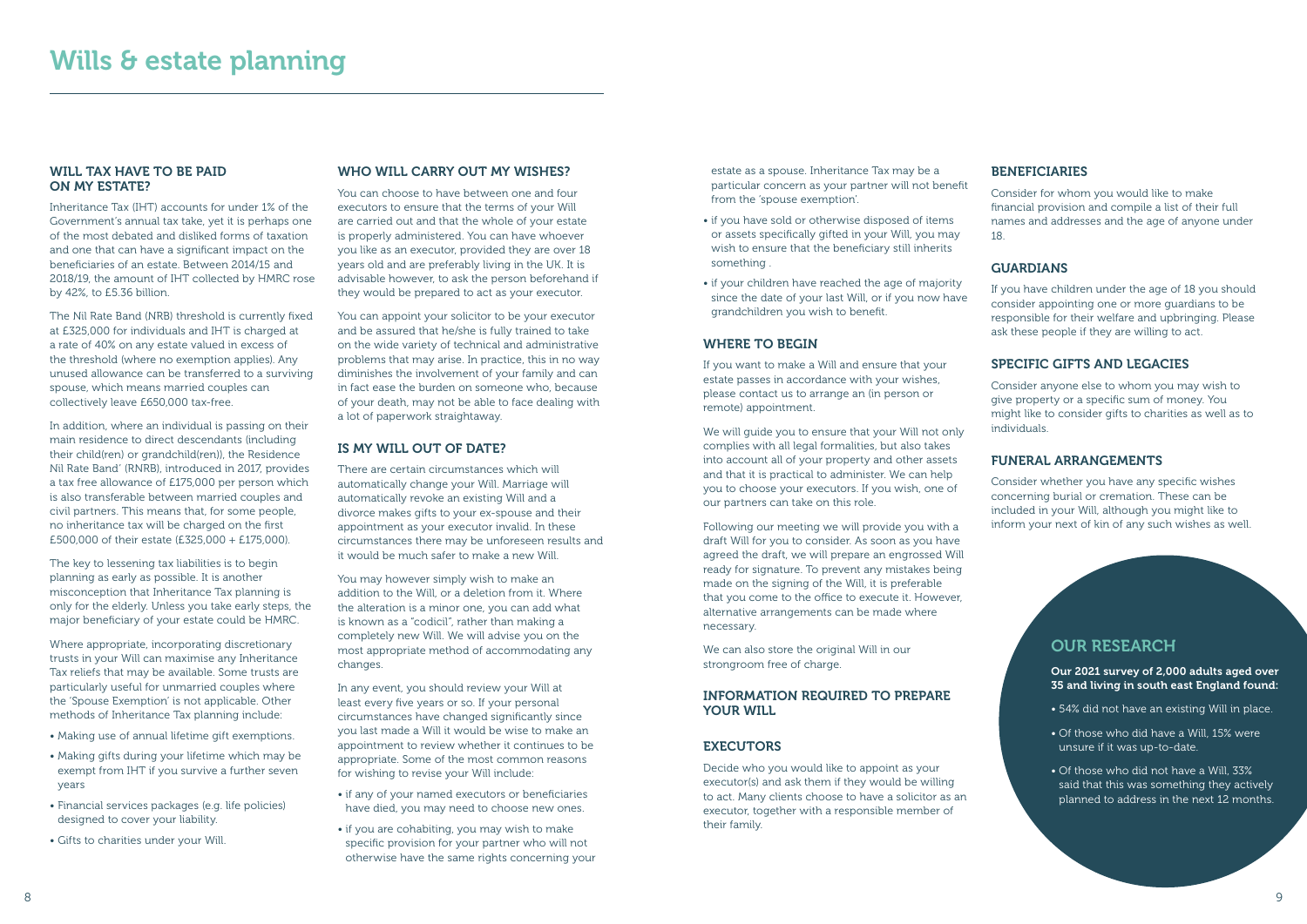# Probate and estate administration

# WHAT TO DO WHEN SOMEONE DIES

There are many things to address when a loved one dies and it can be hard to make important arrangements and difficult decisions at a time when your mind may understandably be elsewhere.

As well as dealing with the legal aspects, we can also help with practical matters such as clearing a property of personal and household effects and dealing with insurance and utility suppliers.

## PERSONAL REPRESENTATIVES

A personal representative is the person who deals with the administration of the estate. Who this person is, depends on whether a valid Will exists.

If there is a valid Will, it should include details of the person(s) the deceased wanted to act as executors of their Will.

If there is no Will, the estate will be administered in accordance with the rules of intestacy. The intestacy rules provide a 'legal order' of persons who can act as personal representatives in descending priority. For example, a) the surviving spouse or civil partner b) the children of the deceased c) the deceased's parents.

# GRANTS OF REPRESENTATION

Unless the estate is very small and has no freehold or leasehold property (such as a house or flat), the personal representatives will have to obtain a grant of representation from the Probate Registry showing their entitlement to deal with the estate. We will be able to tell you if a grant is needed, and can handle all the necessary paperwork for you if you wish.

If the deceased left a Will, then an application is made to the Probate Registry for a grant of probate; if the deceased did not make a Will and therefore died "intestate", the personal representatives have to apply for a grant of letters of administration.

If a Will was left, this will explain who is to inherit the estate. If there was no Will, the law sets out who is entitled to inherit, and we will be able to tell you which members of the family are entitled to the estate and in what proportions.

# WHERE TO BEGIN

The first stage of our work is to prepare the papers to apply for the grant. Before applying for the grant, we will have to gather together a detailed valuation of all of the deceased's assets and liabilities at the date of their death.

The checklist below includes suggestions about property which the deceased may have owned and bills which may be due to be paid which may not otherwise immediately come to mind.

- Freehold/leasehold property
- Bank and building society accounts
- National Savings and Investments (Premium Bonds, Income Bonds, Savings Certificates, Pensioner Bonds)
- Life insurance policies
- Stock Exchange investments (shares, PEPs, ISAs, Treasury stock)
- Pensions (state, occupational and private)
- Cash
- Cars, boats and other vehicles, jewellery, antiques, art, furniture, wine and other valuable personal effects
- Household and utility bills (electricity, gas, water, council tax, TV, phone and broadband)
- Insurances (life, home, car and others)
- Funeral/memorial policy
- Credit cards or bank loans
- Mortgage(s)
- Medical, carer or residential care home/nursing home bills

# INHERITANCE TAX (IHT)

We can advise you in relation to the Inheritance Tax (IHT) aspects of the estate and, if there is IHT to pay, we can discuss the various ways in which it can be paid.

There are a number of tax-free allowances which may be available to an estate. If an estate's value exceeds the relevant allowances, IHT is payable on the balance of the estate at the rate of 40%.

There is no tax at all, whatever the value of the estate, on property going to a widow or widower or to a charity. The value of this exempt property is deducted from the value of the whole estate before the tax calculation is done. In this way, gifts to husbands, wives and charities can take an estate out of the tax bracket. If there is likely to be an amount of IHT to pay, we can prepare the relevant Inheritance Tax forms to be submitted to HMRC before applying for the grant.

# ADMINISTRATION OF THE ESTATE

Once the grant has been obtained, we will register it with banks, building societies and other institutions holding the deceased's assets.

Some items may need to be sold and we will discuss this with you. Larger and more valuable items may have to be professionally valued for IHT purposes, and fees for this and other work for the estate will be paid from money in the estate.

The final stages of our work involve obtaining confirmation from HMRC that the deceased's Income Tax position and, if appropriate, Inheritance Tax position, has been finalised. We will then pay out the remaining entitlements to the beneficiaries and complete a set of estate accounts covering the administration period for your formal approval.

If appropriate, we may also be involved in setting up any trusts which arise under the Will or on the intestacy. If appropriate, we can refer beneficiaries to independent financial advisers (IFAs) to discuss whether and how they would like to invest their inheritance. We can also advise beneficiaries on IHT issues.

# DISPUTES

Specialist solicitors in our Dispute Resolution team can help if you are faced with a dispute, including contesting a Will, inheritance claims for reasonable financial provision from an estate and issues where executors and trustees are not dealing with an estate as they should (for example, not paying out the beneficiaries or providing an account, disputes about how a property should be dealt with on the death of an owner, issues around the wording of wills and disputes between trustees and beneficiaries).

At an initial meeting, a solicitor will listen to your concerns, discuss your options and advise on the strength of your case. While we are highly experienced in pursuing and defending disputes through litigation and in the courts, we recognise the demands that unresolved disputes can place on you and will work to help you avoid the need for litigation where possible.

"A longstanding and well respected Reading firm with deep roots in the area."

Chambers UK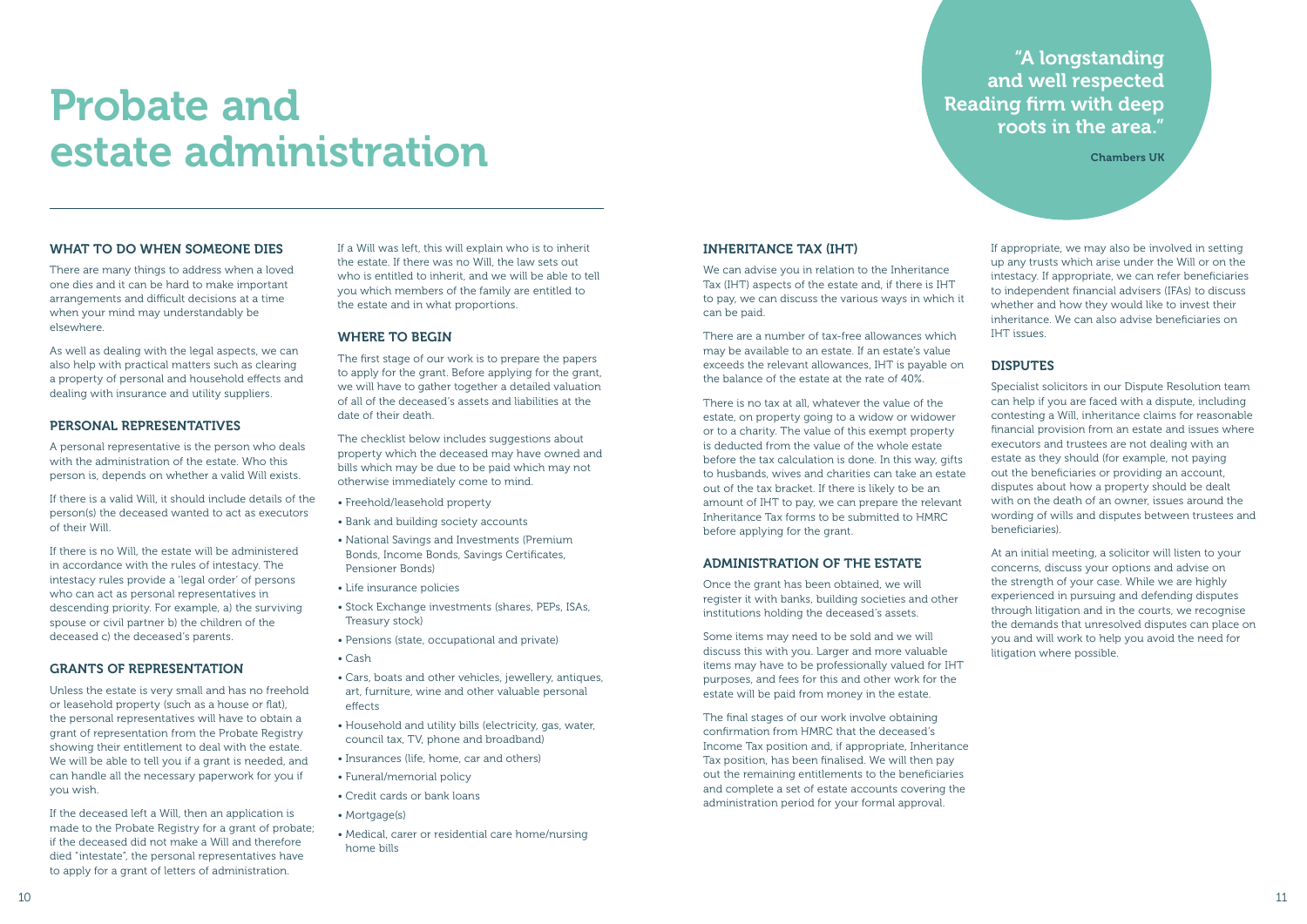![](_page_6_Picture_0.jpeg)

# THERE ARE TWO TYPES OF LASTING POWER OF ATTORNEY:

- A property and financial affairs LPA, which allows your attorney to deal with your property and finances, as you specify.
- A health and welfare LPA, which allows your attorney to make welfare and healthcare decisions on your behalf, but only when you lack mental capacity to do so yourself. This could also extend, if you wish, to giving or refusing consent to the continuation of life sustaining treatment.

Any Enduring Power of Attorney (EPA), legitimately made before 1 October 2007 (when LPAs replaced EPAs), will continue to be valid but only in respect of your property and affairs. If you wish to give authority over your health and welfare you will need to make an appropriate LPA.

# WHAT HAPPENS IF YOU HAVE NOT MADE A LPA OR EPA?

If you lack capacity to make a financial decision, then it may be necessary for an application to be made to the Court of Protection for an appropriate order, such as appointing another person to make decisions on your behalf. This can be both costly and time consuming.

 Most care and treatment decisions can be made on your behalf without the need for a court application. However, if you wish to avoid potential disputes you can give a person(s) authority to make those decisions on your behalf by making a health and welfare LPA.

# YOUR ATTORNEY

As with any power of attorney, it is an important document. You should consider carefully who you appoint as they should be trustworthy, have the ability to make the required decisions and be someone you trust to act as you would wish and in your best interests.

If you appoint more than one attorney, you can appoint them to always act together (jointly) or together and separately (jointly and severally). You may even appoint them to act jointly for some things and jointly and severally for others, although this should only be done with advice, as it may cause problems when using the power. For example, if attorneys are appointed together they must be able to sign together which can be difficult in practice and if one dies, loses mental capacity or becomes bankrupt (if the power is a financial power), the document can no longer be used.

You can appoint one attorney, but it is advisable to appoint more than one to lessen the chance of abuse of the power and ensure continuity in case the attorney cannot act. You may also choose to appoint successors to your attorneys, in case they die.

If you appoint your spouse or civil partner, be aware that dissolution of the marriage or civil partnership terminates the appointment of your spouse/civil partner, unless you have indicated otherwise.

# Lasting powers of attorney (LPAs)

A power of attorney is a legal document where a person gives another person or persons (the attorney(s)) authority to make certain decisions on his or her behalf.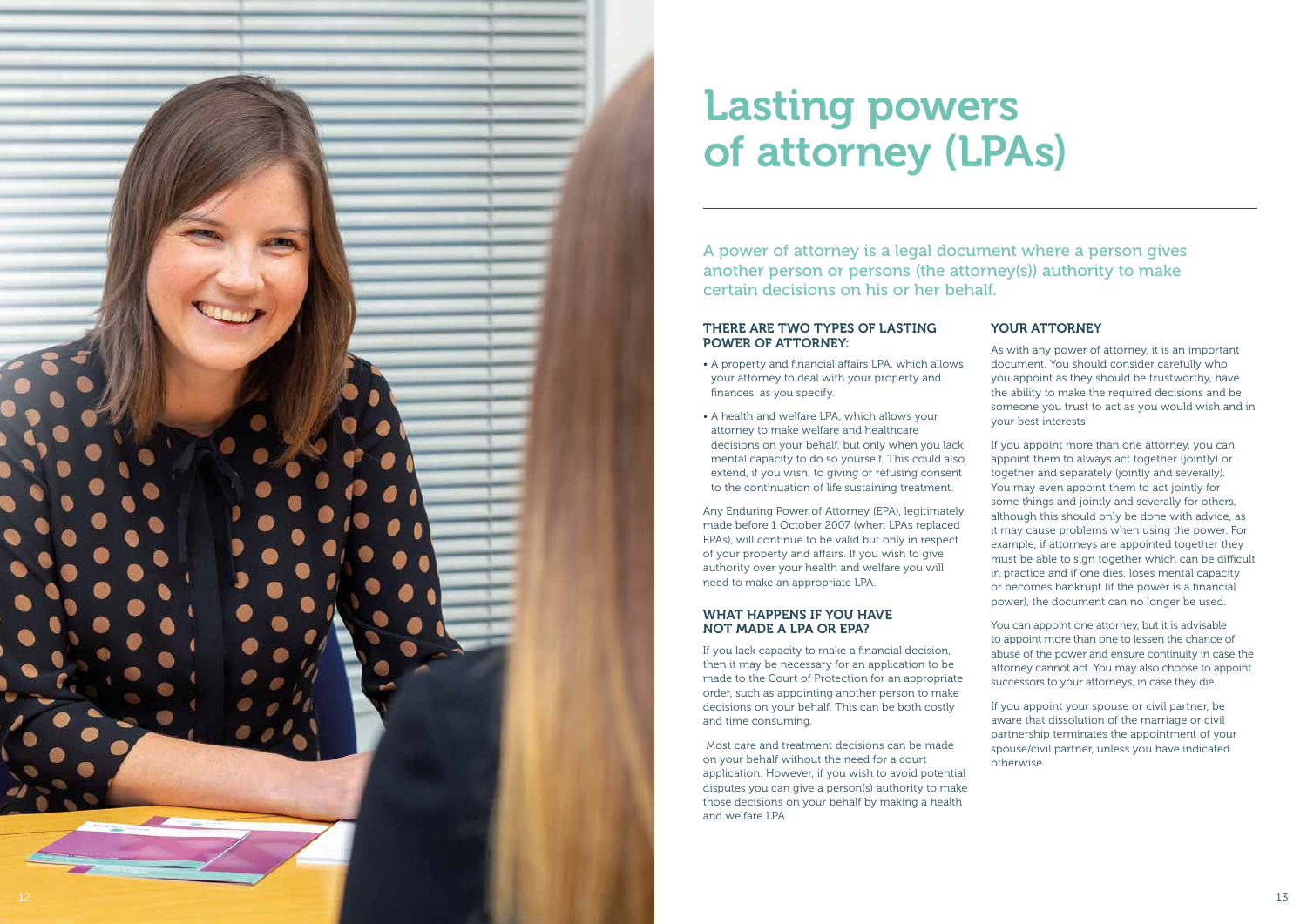### NOTIFYING PEOPLE OF THE REGISTRATION OF THE POWER

Under the registration procedure, there is no longer a requirement to notify people of the registration of the LPA but you may still wish to do so.

Ideally those you choose to notify should be a person(s) with whom you are likely to have contact throughout your life and trusted to take your wellbeing and best interests seriously.

You should tell them that you are naming them, and make sure that they will take their role seriously, as it is for your protection. You need to supply their full personal details as above.

## WHO WILL BE THE CERTIFICATE PROVIDER?

You must choose a person to act as your certificate provider on the LPA form. Without this the power cannot be registered or used. This is a vital role, as the person concerned is confirming facts about the form and about you, namely that:

- they have read the prescribed information on the LPA and the part of the form which you have completed, and that part which they will complete.
- you understand the purpose of the LPA and the scope of the authority which it conveys (they can only do this if they themselves understand what it is, in order that they can ask you the appropriate questions).
- no fraud or undue pressure is being used to induce you to create the LPA. (They will need to ask various questions to establish this).
- there is nothing else that would prevent your LPA from being created (for example, a defect in the way in which it has been completed).

#### They can be someone:

- of your choice and over 18 years of age.
- whom you have known for at least two years, or
- who, on account of their professional skills and expertise, considers themselves competent to make the judgements necessary to give the certificate, for example, a solicitor or a doctor.

#### They cannot be:

- a member of your family.
- a relative of any of your attorneys.
- your business partner or a paid employee.
- any attorney appointed by you under this document or another LPA or EPA.
- the owner, manager or employee of a care home in which you are living, or their family member of partner.
- a director or employee of a trust corporation appointed as your attorney.

#### HOW DO YOU PLACE RESTRICTIONS OR CONDITIONS ON THE ATTORNEY(S) YOU ARE APPOINTING?

If we are not appointed as attorneys, we can act as certificate provider. In order to fulfil the requirements of the document itself, we may need to see you alone at some point, even though you are with your spouse, civil partner or partner. If we agree to act as attorney, we cannot act in the role of certificate provider, but will supply you with a list of appropriately qualified local solicitors. Alternatively, your doctor may be prepared to act as certificate provider.

#### When choosing your attorney(s), please consider that they:

- must be over 18.
- cannot be an undischarged or interim bankrupt if you are making a property and affairs power.
- should be people with whom you have a settled and easy relationship and if more than one, who get on with each other well, or who are likely to do so.
- can be a family member (it is common to appoint partners and children, friends or a professional adviser (such as your solicitor) if the latter is prepared to accept the role.
- must agree to be your attorney and should understand the role they will be fulfilling. We can provide them with a guide to being your attorney under an LPA.
- must always act according to the principles laid down in the Mental Capacity Act 2005, in your best interests as set out in the Act and follow the guidance contained in the Code of Practice. All this is set out in our information sheet on the role of attorneys.
- will need to sign the LPA document accepting their role and their responsibilities. You will need to supply the full name, address, date of birth, telephone number (landline or mobile) and email address of your attorney(s).

# WHEN CAN THE ATTORNEY(S) ACT?

The attorney will only be able to act when the LPA has been signed by you and your attorney, and certified by a person that you understand the nature and scope of the LPA and have not been unduly pressured into making the power. The certificate will also need to confirm there has not been any fraud or another reason why you cannot make the power.

The LPA must then be registered with the Office of Public Guardian before it can be used. The property and financial affairs LPA can be used both when you have the capacity to act, as well as if you lack mental capacity to make a financial decision. The health and welfare LPA can only be used if you lack mental capacity to make a welfare or medical decision.

You may wish to consider restricting the occasions when the attorneys should act for you, however any restriction will be legally binding and could cause difficulties.

If you do wish to restrict your attorney(s) in some way, you must be careful that the documentation can still work. We can advise you about this at our meeting.

# DO YOU WANT TO GIVE YOUR ATTORNEY(S) GUIDANCE?

You may like to give your attorneys some idea of the way in which you would like your finances dealt with should you no longer have capacity. For example, you could indicate that your attorneys were not to make any gifts on your behalf.

Please consider carefully the types of decisions you would like your attorney to make on your behalf, so we can discuss this in our meeting and draft the power to meet your wishes.

# DO YOU WANT YOUR ATTORNEY(S) TO BE PAID?

Generally, family and friends would not expect to be paid, although they would be entitled to recover their out-of-pocket expenses. If you elect to have professional attorneys, they must be paid for their work and allowance for this should be covered.

"Courteous, charming and considerate at all times. A friendly and welcoming firm."

**Client**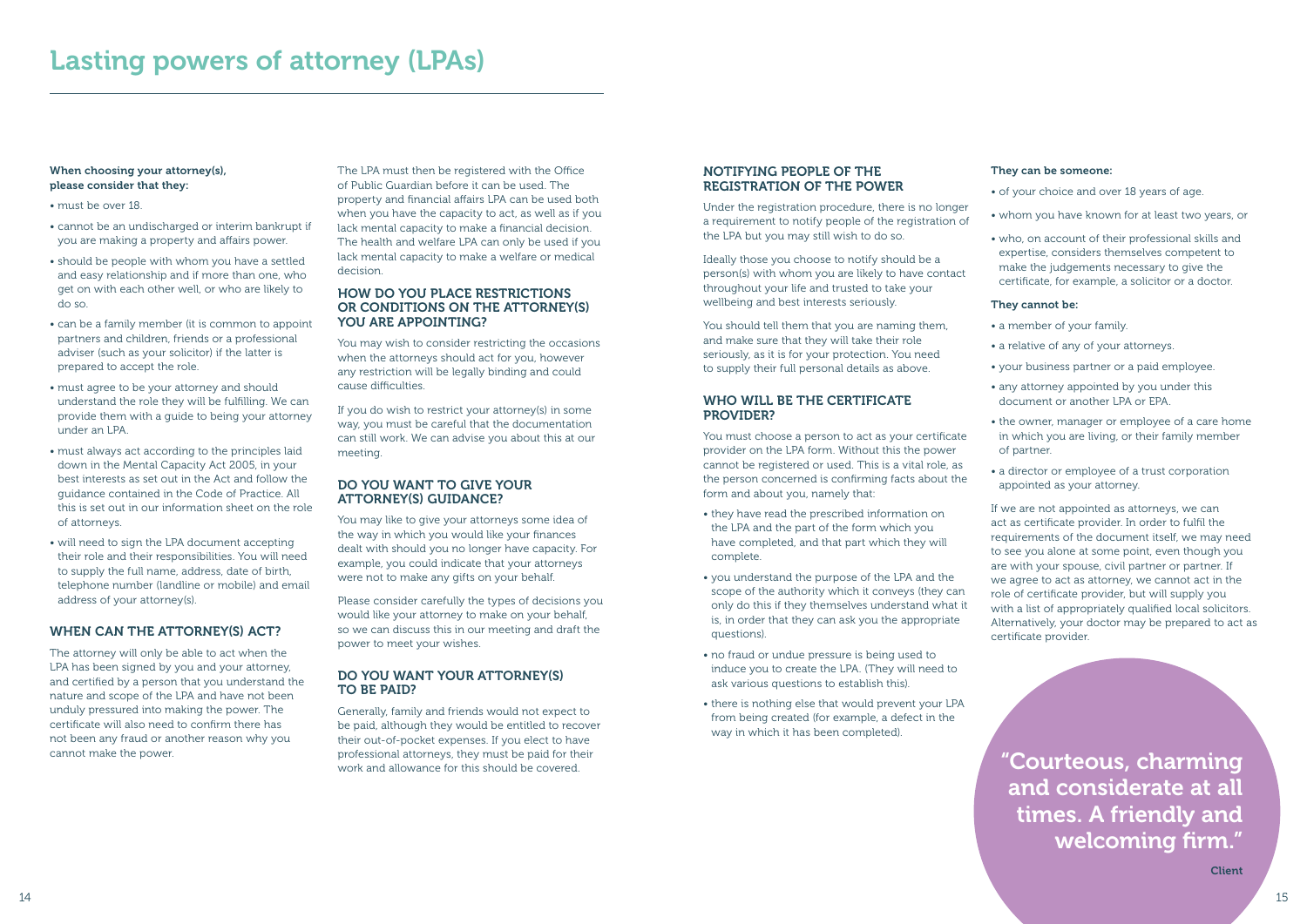## ADMINISTRATOR

A person appointed when either no Will can be found or there is no executor to carry out the intentions of the Will.

ASSETS Generally speaking, everything that you own.

## **BENEFICIARY**

Someone who will inherit from the Will, a trust or under the intestacy laws.

## CAPITAL GAINS TAX (CGT)

A tax you pay on the profit made when selling (or 'disposing of') something (an 'asset') that has increased in value during your ownership (e.g. a second property).

# **CHATTELS**

Personal belongings, including art, antiques, jewellery, furniture, wine, photographs, books and cars.

### CODICIL

A document making a change to an existing Will. It must comply with the same formalities as the Will.

### ESTATE

The property, money and chattels of a person who has died.

### **EXECUTOR**

A person appointed in the Will to administer the estate.

### **GUARDIAN**

A person appointed to look after the interests of a child under the age of 18.

#### INDEPENDENT FINANCIAL ADVISER

Professionals who provide independent advice on financial matters and recommend suitable financial products from the whole of the market.

### INHERITANCE TAX (IHT)

Tax payable on the transfer of assets, either during a person's lifetime or on his/her death.

INTESTATE A person who dies without making a valid Will.

### **LEGACY**

A gift under the terms of a Will (e.g. to an individual or charity).

### LIFE INTEREST

The right to enjoy either money or property for life (or for a specified time or until a specific event occurs). The Will sets out what should happen to the gift when the life interest ends.

### MIRROR WILLS

Virtually identical Wills created on behalf of a married, civil partnership or unmarried couple, where the estate is left to one another.

### RESIDUE

What is left of the estate after the payment of all debts, administration expenses, inheritance tax and any legacies under the Will.

### **TESTATOR**

The person who makes the Will.

### **TRUST**

An arrangement set up by Will or deed appointing trustees to hold money or property for the benefit of beneficiaries.

### **TRUSTEE**

The person who holds property on behalf of another person and is responsible for administering the trust assets.

# Glossary of terms

"They were helpful and explained everything well, so that I could understand and make decisions. I was very pleased with the experience."

**Client**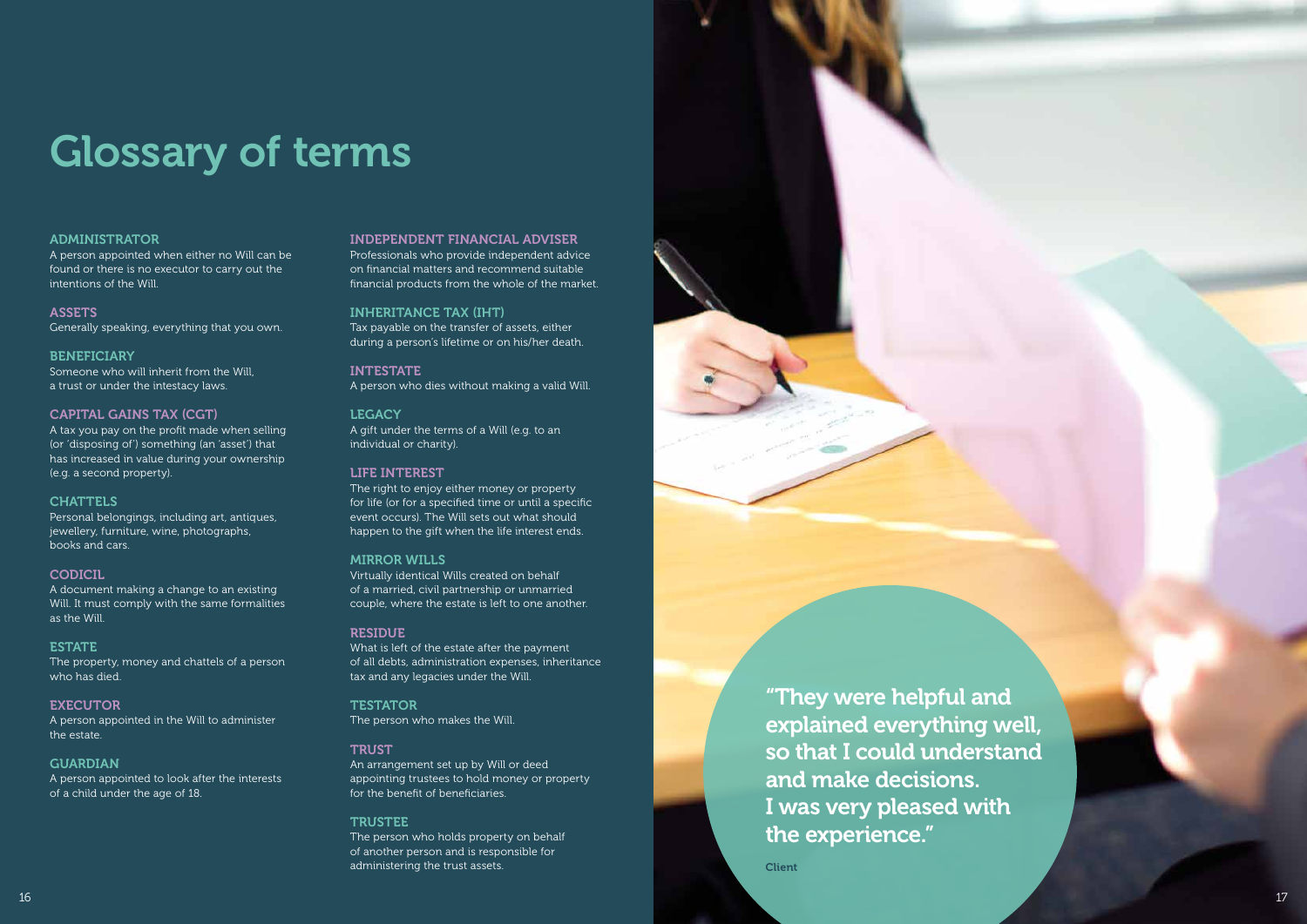![](_page_9_Picture_0.jpeg)

AGNVTR & AGNVTR

"Very helpful, understanding and patient with us." **Client** 

Anna Butler Legal Assistant 0118 951 6948

Stephanie Scullion ior Solicitor stephanie.scullion@blandy.co.uk

![](_page_9_Picture_29.jpeg)

0118 951 6846

# Our people

anna.butller@blandy.co.uk

Louise Ryan Legal Assistant louise.ryan@blandy.co.uk 0118 951 6949

Katherine Dimmock Legal Assistant katherine.dimmock@blandy.co.uk 0118 951 6830

Lauren Williams Chartered Legal Executive lauren.williams@blandy.co.uk 0118 951 6840

Andrew Smith Senior Solicitor andrew.smith@blandy.co.uk 0118 951 6938

![](_page_9_Picture_7.jpeg)

Kelly Chandler Senior Solicitor kelly.chandler@blandy.co.uk

![](_page_9_Picture_12.jpeg)

emly.riesco@blandy.co.uk

Jasmine Mockett Legal Assistant jasmine.mockett@blandy.co.uk 0118 951 6889

Sara Dalmazzo-Auckland Chartered Legal Executive sara.dalmazzo-auckland@blandy.co.uk 0118 951 6807

![](_page_9_Picture_15.jpeg)

![](_page_9_Picture_10.jpeg)

Kirsti Harvey kirsti.harvey@blandy.co.uk

Chartered Legal Executive charlotte.smith@blandy.co.uk

![](_page_9_Picture_34.jpeg)

![](_page_9_Picture_18.jpeg)

alice.chaplin@blandy.co.uk

Elizabeth Short Partner elizabeth.short@blandy.co.uk 0118 951 6845

![](_page_9_Figure_2.jpeg)

#### Jonathan Gater

jonathan.gater@blandy.co.uk

![](_page_9_Picture_25.jpeg)

Partner W 0118 951 6842

![](_page_9_Picture_4.jpeg)

Consultant Solicitor graham.benwell@blandy.co.uk

Louise Nelson 0118 951 6918

Associate Solicitor louise.nelson@blandy.co.uk